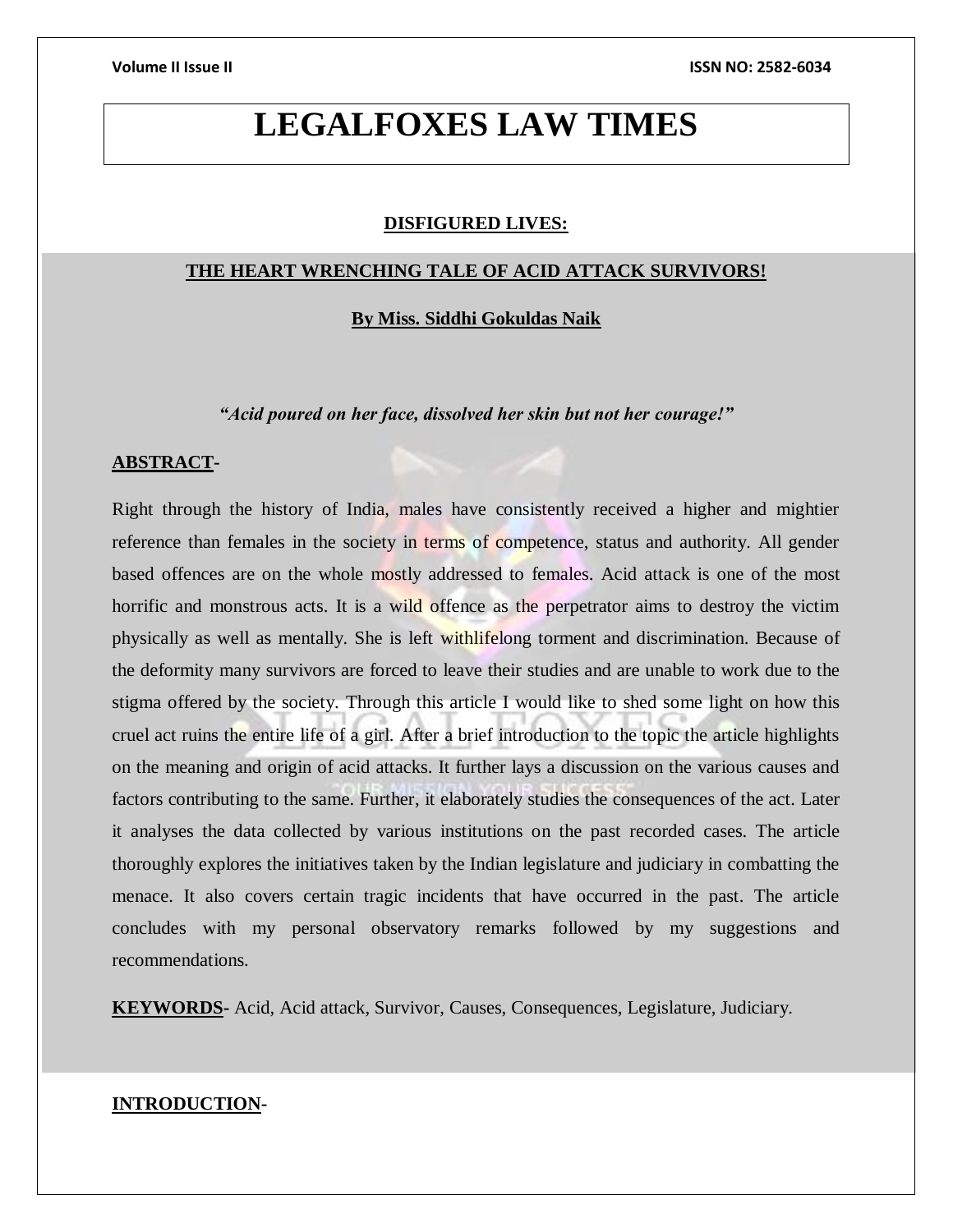India, despite achieving huge heights in various fields of advancements still lags behind in the most important area that is the safety of its women community. Women in India are subjected to enormous inequalities, violence, exploitation, abuse and all kinds of vulnerabilities on the basis of their gender alone. There are different modes used by some men to show off their masculinity and prove their domination over women. India has a long and never ending list of cases concerning female foeticides, rapes, trafficking, domestic violence, child marriages, dowry deaths, honour killings, genital mutilations, eve teasing, stalking, and acid attacks. Acid Attack is one of the most dangerous and horrific crimes. India surpasses every other country when it comes to acid violence particularly on young girls and women between the age group of 15 to 35 years. It has grown into a significant tool into the hands of these coward men who crave to supress the voice of women. This is the most painful crime as most of the perpetrators mainly intend not to kill the victim but to destroy her appearance and make her suffer for lifetime with scars left not just on her face or body but also deep down in her heart.

### **MEANING AND HISTORY-**

 $\overline{a}$ 

In simple terms Acid Attack means an attack on a person using acid or any other corrosive substance. It is a violent form of assault caused with a desire to burn, deform, or torture someone. The United Nations Entity for Gender Equality and the Empowerment of Women has given a similar definition. We do not have a legal definition to the term as such but time and again our courts have interpreted it an act of throwing acid on a person with a desire to cause harm. An acid is a substance which has an acidic or corrosive character or burning nature which can cause bodily injuries leading to scars or disfigurement or temporary/permanent disability.**<sup>1</sup>** Mostly Hydrochloric, Nitric, Sulphuric (Oil of Vitriol), Phosphoric, Carbolic and Chromic acids are used to a large extent. Sometimes emulsions of Caustic Soda (Sodium Hydroxide) are utilized as well. All of these have powerful inflammatory reactions. The origin of this gruesome crime can be traced back in the 1800s when acid was used for production and purification of metals. Later people started using it to spit their anger against others. It was primarily used by women against other women. The first acid attack in Asia happened in Bangladesh in 1967 followed by India in 1982. Gradually it became a weapon of patriarchy with the sole purpose of owning and controlling the body of a woman.

<sup>&</sup>lt;sup>1</sup> The Indian Penal Code, 1860, §326 B (Explanation 1), No.45, Imperial Legislative Council, 1860 (India).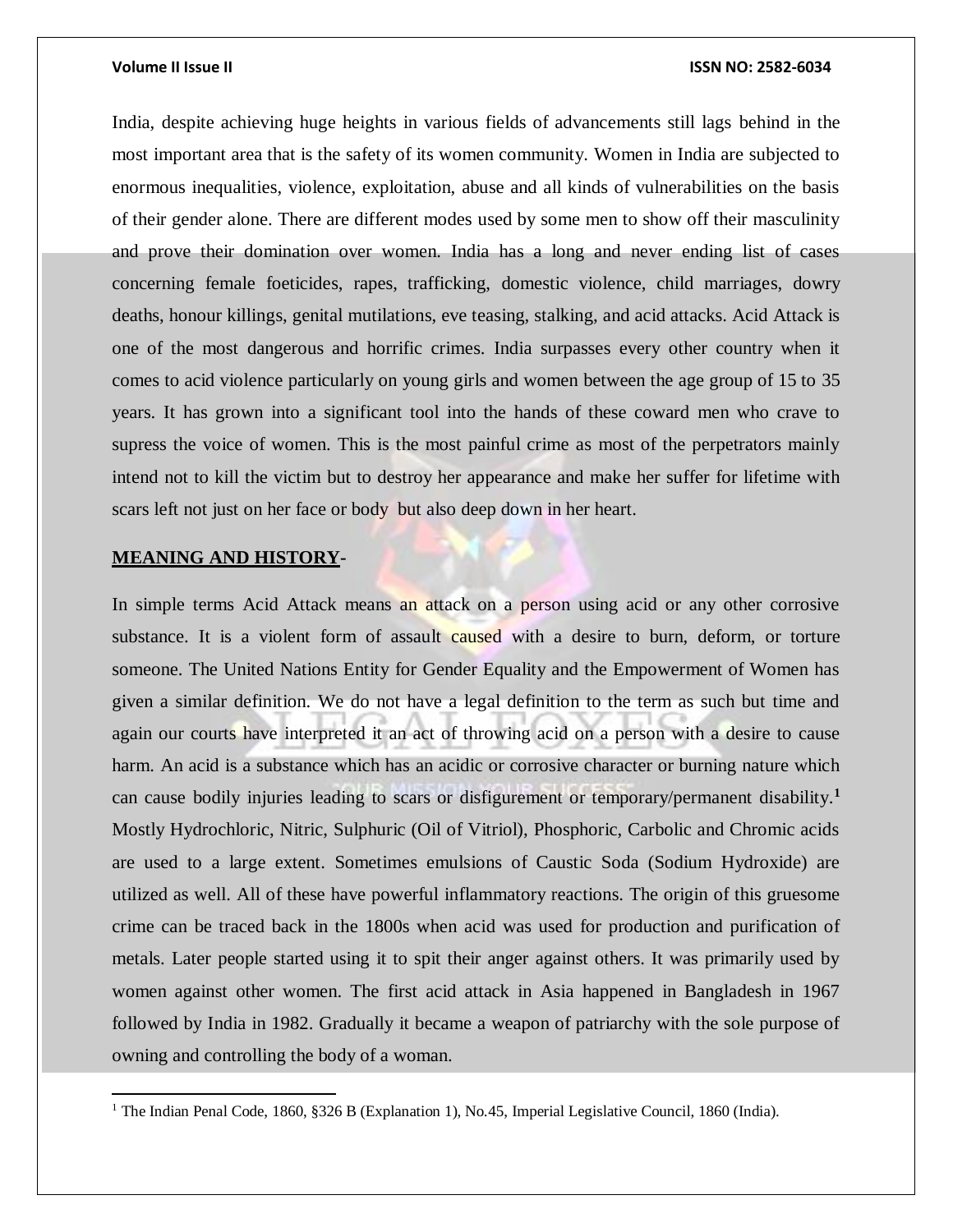# **CAN'T MEN TAKE 'NO' FOR AN ANSWER? : WHY ACID ATTACK?**-

# *"Men are afraid that women will laugh at them. Women are afraid that men will kill them."*

#### *-Magaret Atwood.*

India is a land where women were once regarded as an epitome of Power (Shakti). Unfortunately the male domination and oppression has overshadowed this so called power. Acid violence usually is an act of revenge, jealously, hatred and anger. They are not always restricted to a particular caste, creed, religion or race. There can be various causes for the same. The most common ones are the following:

- 1. Denial by the girl to accept love.
- 2. Refusal of the girl to enter into a relationship or quit the subsisting relationship.
- 3. Girl turning down a marriage proposal.
- 4. Refusal of the girl to enter into a sexual relationship with the boy.
- 5. When the girl is suspected to have a relationship with someone else.
- 6. Revenge for any past incident between the girl and the perpetrator.
- 7. Failure of the wife to bring sufficient dowry after marriage or not giving birth to a male child.
- 8. Social, Political, Economic, Religious, Racial or Community disputes.
- 9. Family disputes pertaining to property, money or business.
- 10. Refusal of the girl to convert into another religion.

One of the intense human fears is 'Rejection'. Men are often determined to take **'YES'** for an answer. Their egos have always been nourished by the existing patriarchal system in our community. Since time immemorial males have always received an unwanted attention. So when a girl says **'NO'** it's a complete transgression of their pride so much so that they cannot handle these rejections and they opt for a violent mode of revenge which highly demonstrates their power and brutality. The girl has to pay a heavy price for her denial. Seventy per cent of acid attacks occur due to rejection of one sided love. Sadly, in our country women are treated as second rate citizens and are not given an opportunity to present themselves confidently. They are regarded as arrogant and cold if they raise their voice against any wrong. Most rejected males have this notion in mind that, "She is mine and if I can't have her then no one else can have her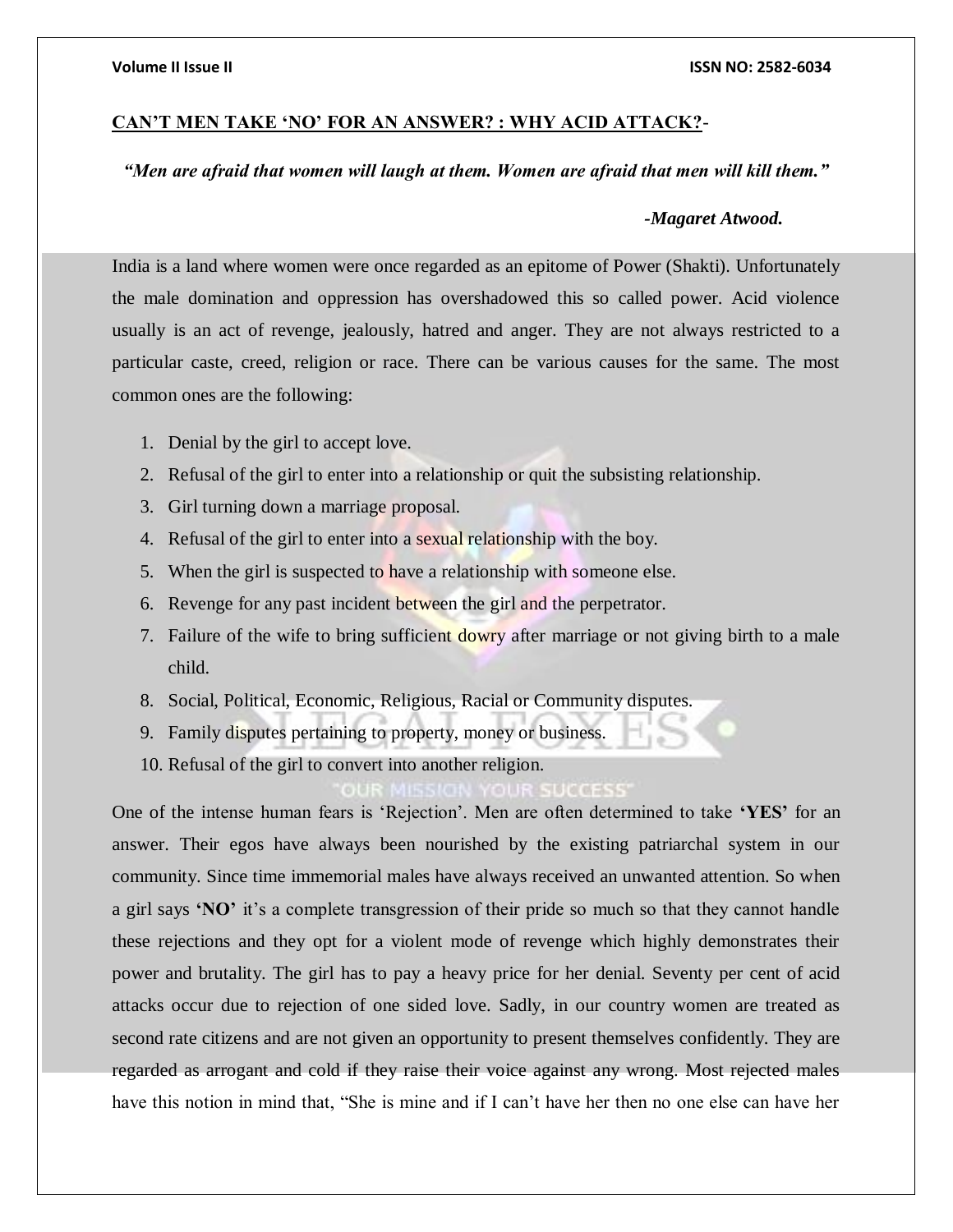too". With this engraved thought, they move on to ruin the prime asset that she owns, that is "her beauty".

Today women are excelling in every field they step into. However this has led to a sense of insecurity towards their accomplishments among some males. There is this common Misogyny (hatred towards women) soaked in males wherein he raises questions such as, "How can she not obey me? How can she break the barriers? How dare she reject me?" This merges up with a psychopathic and a criminal frame of mind leading him towards the commission of such an aggressive offence.

### **IN A BOTTLE OF RAGE: ACID-**

#### **"Anger is one letter short of Danger!"**

### **-Eleanor Roosevelt.**

In India acid is mostly used in industries for the purpose of manufacturing and storing various metals and chemicals. It is also used for the production of fertilisers and detergents. In villages as well in cities acidic solutions are used to clean washrooms and toilets. So it is available for a meagre amount of Rs.25/- per litre, cheaper than a gun or knife. It is readily obtainable in small bottles, beakers, jars or mugs and can be carried without raising any doubt because of its colourless water like appearance.

Acid has become a vigorous weapon in the hands of the perpetrators because of its easy and cheap access. The attack is prearranged by the offender wherein he buys the acid first, carries it along, traces the movement of the victim and accomplishes his objective spot on time. He splashes out his entire anger through the acid. All it takes is a couple of seconds to change the entire life of the girl.

### **SCARS TATTOOED BENEATH HER SKIN: CONSEQUENCES OF ACID ATTACKS-**

Acid attack causes long lasting distress and agony to the survivor. Mostly the face, breasts, and genitals of the girl are targeted by the culprit. This leads to a lot of Physical, Economic, Psychological, and Sociological repercussions on the victim.

### **1. PHYSICAL CONSEQUENCES:-**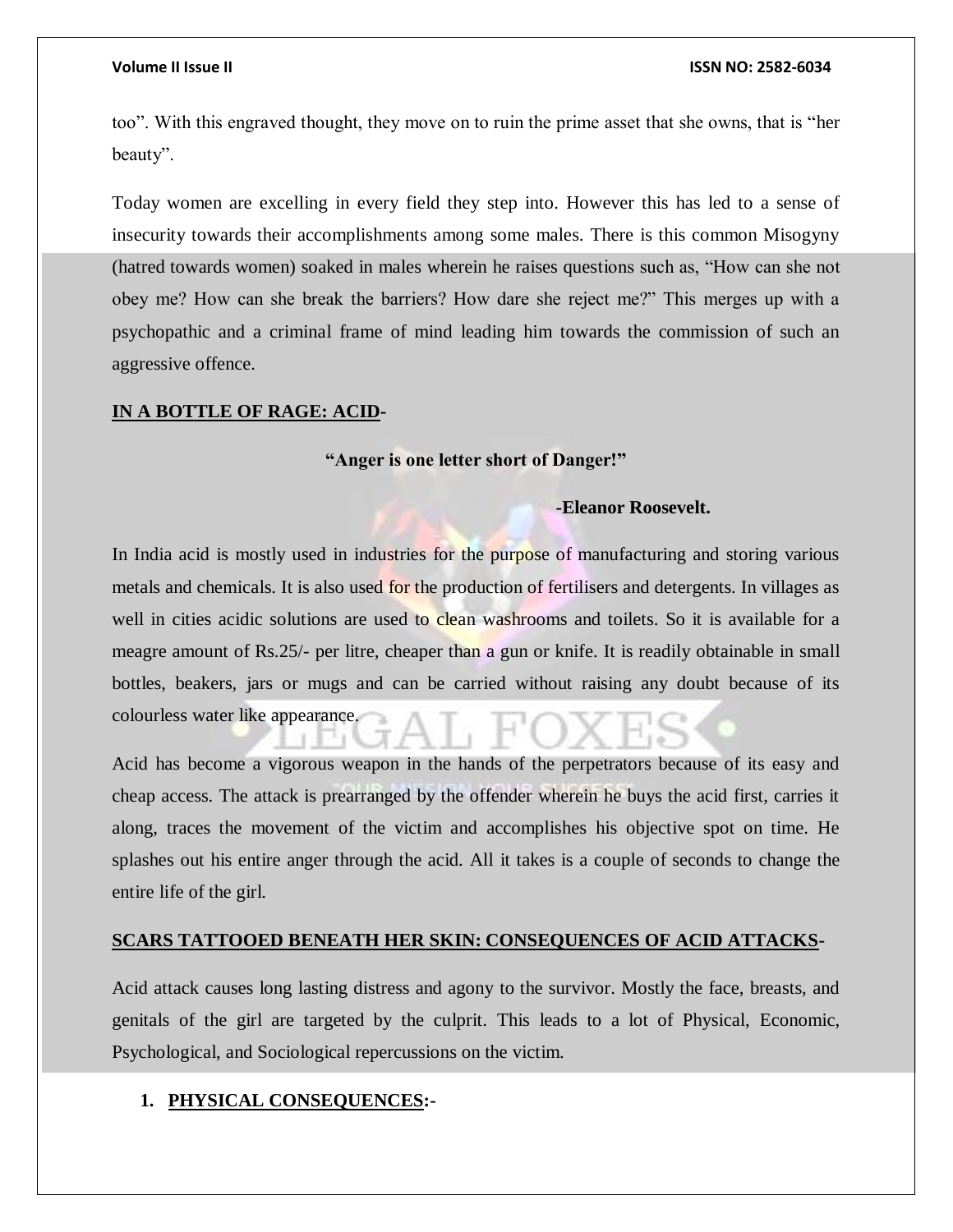Acid can melt several layers of the skin including the muscles and the fat tissues since it gets severely burnt. The forehead completely shrinks off. The face may be altered into a stack of bones with little or no flesh left on it. A highly corrosive acid can also dissolve the bones. The hair is completely lost. This can critically impair the brain leading to mental disorders. In most cases the acid comes in direct contact with the eyes, nose, lips and ears. Majority of the survivors lose their eyesight as their eyelids are completely burnt off. Some turn deaf as the cartilages are pulled down. Many face difficulty in breathing because of the diminished nose and distorted nostrils. A lot of them cannot even open their mouth because the lips are completely torn off. Many a times the acid dribbles down from the chin affecting her neck and shoulders thereby limiting her motions. She has to depend on others for her daily activities. The acid can even cause internal complications. The lungs and kidneys can be destroyed due to poisonous inhalations. There can be multiple organ failures faced by the survivor. In certain cases the female reproductive organs are aimed. The breasts may stop growing. The genitals may be forever ruined leading to enormous problems in urinating, passing stools and also menstruating. Many survivors are often unable to give birth. In short acid rarely kills her but it leaves her in an irreparable state.

#### **2. ECONOMIC CONSEQUENCES:-**

The victim has to undergo multiple surgeries and operations which are very expensive. The treatment continues for months or sometimes for many years. Often these girls belong to middle class or poor families. Affording such costly procedures and medicines is next to impossible for them in the absence of proper compensation provided to them. There are government hospitals but they provide basic facilities which are not sufficient enough to cure the wounds of these girls. Many parents get entangled into enormous debts. Some of them give up and do not insist on going for further treatment. These girls are neither able to study nor work. Many of them lose their employment opportunities and therefore get financially dependent on their families.

# **3. PSYCHOLOGICAL CONSEQUENCES:-**

Besides the physical agony the victim has to also face a lot of psychological, mental and emotional suffering. She has to go through a lot of post-traumatic stress and depression. Many of them also undergo panic attacks leading to sleeplessness, nightmares, anxiety, weakness and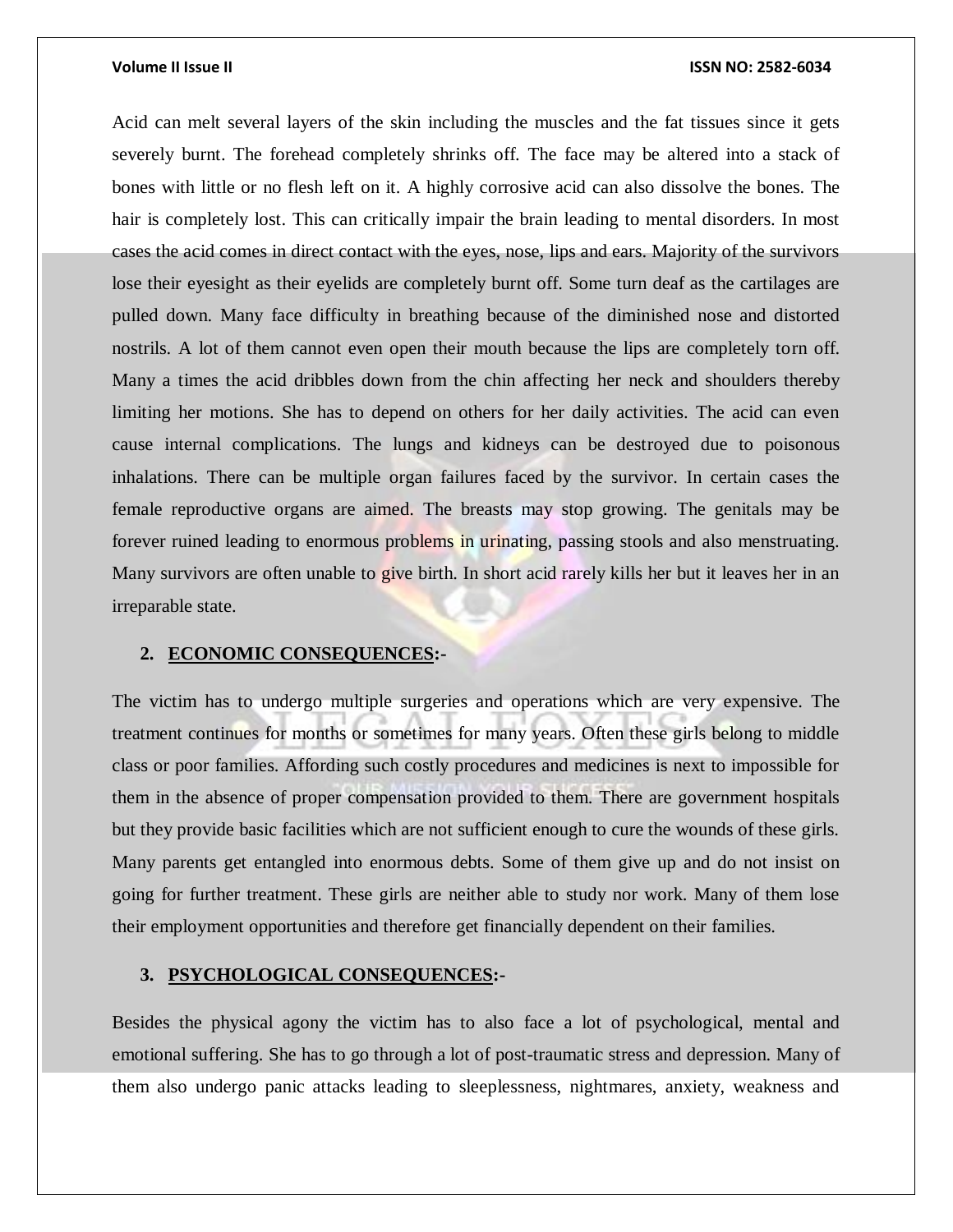fatigue. They are not able to forget the incident and live a peaceful life. They believe they can never come back to their normal lifestyle. They start hating themselves for their appearance. They are scared and embarrassed to interact with anyone because of the terror of being attacked again. They fear that people will laugh at them or turn them down. There is huge drop in their confidence. The incident not only destroys them externally but takes away their recognition from them.

### **4. SOCIOLOGICAL CONSEQUENCES:-**

This seems to be the most dangerous out of all. In India, there is always this constant worry amongst the parents on questions like "Duniya ko kya mooh dikhayenge?" (How shall we face the world?) and "Char log kya kahenge" (What will people say?). It becomes very difficult for the victim to survive in the society. They often cover their face with a scarf or dupatta. They are highly discriminated as people count them in a different list because of their looks. They are at times made fun off or shooed away. Many people in turn blame them saying, "She deserved it as she is a girl of immoral character" or "This had to happen as she was asking for it." For a girl her beauty is her forte and losing it is next to losing her life. The victims often lose chances of getting married. Nobody is ready to accept them. Married and widowed survivors are often deserted by their husbands and in laws. Gradually the victim tries to isolate herself from the rest of the world thereby becoming lonely. Some give up on life and even commit suicide.

# **LEGISLATIVE AND JUDICIAL APPROACH -**

Initially we did not have any individual provision for acid attack in India therefore cases pertaining to the same were dealt under Sections 302, 307, 320, 322, 323 and 326(2) of the Indian Penal Code, 1860. Section 302 provides for death penalty or life imprisonment with fine to any person who commits murder while Section 307 provides for life imprisonment or imprisonment for fourteen years with fine to any person who attempts to commit murder. Sections 320,322 323 and 326(2) deal with hurt/grievous hurt and the punishment for the same.

In, **Morepally Venkatasree Naguesh v.State of Andhra Pradesh<sup>2</sup>** , the accused poured Mercuric Chloride in the vagina of his wife as he suspected that she had an affair. The wife died

 $\overline{a}$ 2 (2002)(1)ALD Cri 905.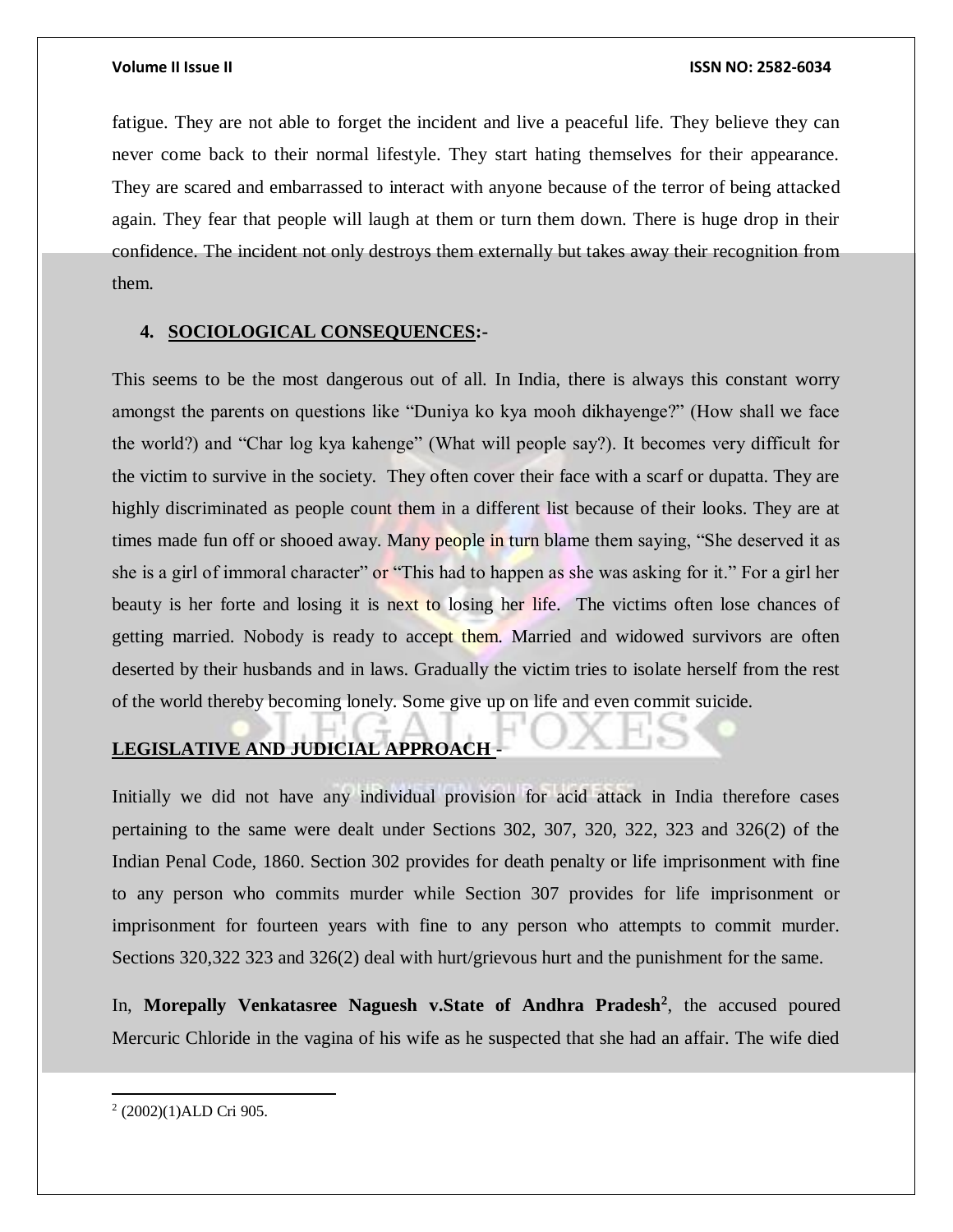due to renal failure. The accused was convicted under Sections 302 and 307 of the Indian Penal Code, 1860.

In, **The State of Karnataka by Jalahalli Police Station v. Joseph Rodrigues<sup>3</sup>** , acid was thrown on the girl for refusing a job offer. The accused was convicted under Section 307 of IPC, 1860 and was awarded life imprisonment.

In **Ramesh Dey and Others v. State of West Bengal<sup>4</sup>, the accused threw acid on the girl on** account of revenge. He was awarded a rigorous imprisonment of only one year and a fine of Rs.1000/- each in default of simple imprisonment of two months.

With the increase in the cases day by day there was a need felt to either alter the existing provisions or bring a new provision. The punishments inflicted were also very simple.

Finally after a long struggle the **Criminal Amendment Act, 2013** allotted a separate space for acid attack declaring it to be a discrete offence. It was announced to be a cognizable and non bailable offence triable by the Court of Session. The following provisions were brought into existence to deal with the offence in an effective manner:

- 1. The Indian Penal Code, 1860-**Section 326A**:Punishment for acid attack-Imprisonment of not less than 10 years or life imprisonment with fine to be paid to the victim.
- 2. The Indian Penal Code, 1860-**Section 326B**: Punishment for attempted acid attack-Imprisonment of five years which can be extended to seven years with fine.
- 3. The Code of Criminal Procedure, 1973-**Section 357A:** To maintain a Victim Compensation Fund.
- 4. The Code of Criminal Procedure, 1973-**Section 357 B**: Compensation paid to the victim by the state shall be in addition to the fine paid to her.
- 5. The Code of Criminal Procedure, 1973- **Section 357 C**: All the hospitals public or private, run by the central or state government or by local bodies shall immediately provide first aid or medical treatment free of cost to the victims of acid attack.

# **THE LANDMARK JUDGMENT: LAXMI AGARWAL V. UNION OF INDIA<sup>5</sup>**

<sup>3</sup>Kar HC, Sep (2006). 4 (2007) (3) CHN 775.

l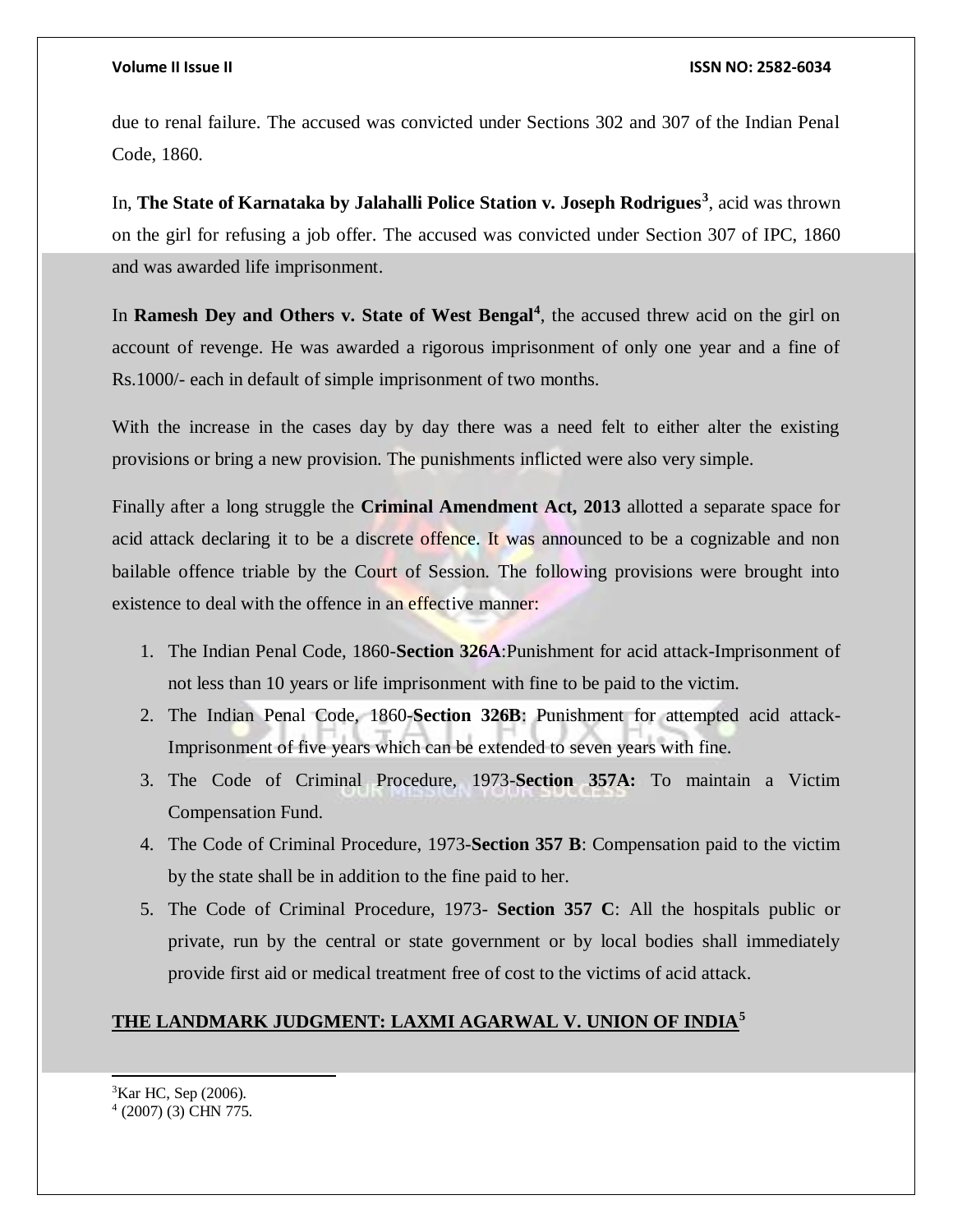*"He changed my face, not my heart. He threw acid on my face, not on my dreams!"*

# *-Laxmi, Survivor.*

Laxmi was only fifteen years old when she was attacked by three men in New Delhi. Her only fault was that she rejected the marriage proposal of a thirty two years old man. The only legal remedy that she received was a compensation for her medical treatment which was very less. So she filed a PIL in the Supreme Court demanding for a change in the existing law. Accordingly in the year 2013 the above discussed provisions were inserted pertaining to stringent punishment to the offender and a fair compensation to the survivor. The court also laid certain guidelines such as:

- 1. No sale of acid to persons below 18 years of age.
- 2. The buyer has to produce an identity proof.
- 3. The buyer has to state the purpose of sale.
- 4. A register has to be maintained by the seller.
- 5. The seller has to furnish the information regarding his stock to the sub-divisional magistrate within fifteen days failing which the stock would be confiscated and a fine of Rs.50, 000/- shall be attracted.

# **OTHER EMINENT JUDGMENTS –**

In **Parivartan Kendra v. Union of India**<sup>6</sup>, the predicament of two Dalit girls was presented before the honourable court. It was held that the concerned State / Union Territory government should provide a compensation of more than three lakhs to the victims.

In**State of Maharashtra v. Ankur Narayanlal Panwar<sup>7</sup>** , Preeti Rathi from Delhi who had just got a job as a nurse in Colaba was attacked by her neighbour Ankur out of jealously since he was always compared with her by his parents because of his unemployment. The victim accidently swallowed the acid so she died after one month of the incident. At first the accused was awarded death penalty but recently in the year 2019 it was commuted to life imprisonment holding him to be young and not beyond reformation.

 $6(2016)$  3 SCC 571.

 $\overline{a}$  $<sup>5</sup>$  (2014) 4 SCC 427.</sup>

<sup>7</sup> AIR (2019) 2 Bom R (Cri) 753.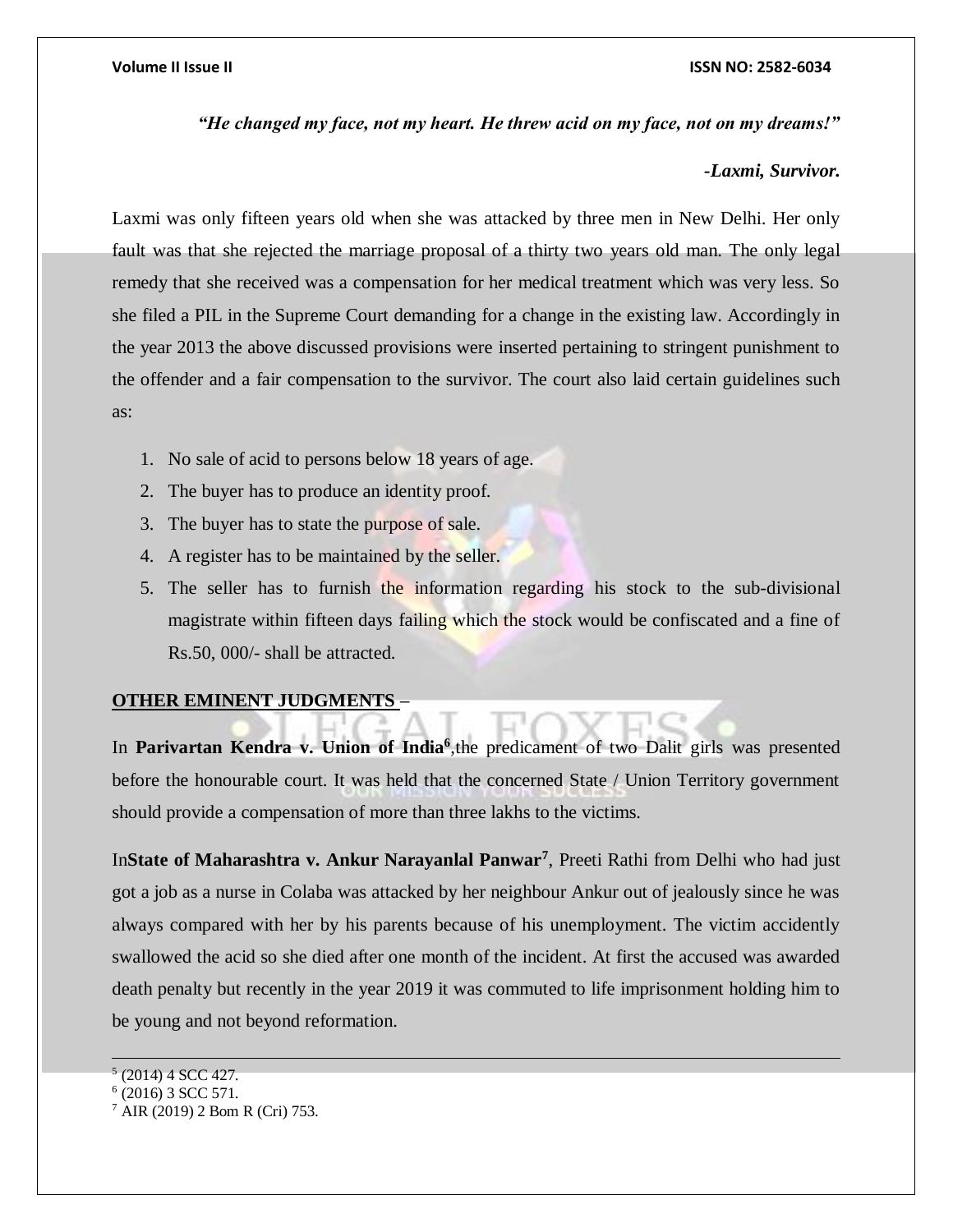$\overline{a}$ 

### **HERE'S WHAT THE NUMBERS HAVE TO SAY: STATISTICAL OVERVIEW-**

A study conducted by UNICEF reveals that acid attack is a serious problem and globally eighty per cent victims of acid attacks are young girls/ women. The National Crime Records Bureau Report, 2018 stated that India witnessed approximately 1500 cases of acid violence from the year 2014- 2018.**<sup>8</sup>** A total of 596 cases were reported in the year 2017 and 2018 with 623 victims at prey and only 149 persons charge sheeted. Uttar Pradesh topped the list followed by states like West Bengal, Delhi, Madhya Pradesh, Orissa, Punjab, Andhra Pradesh, Haryana, Bihar and Gujarat. If we look at the conviction rate, there has been a huge decline in the same. In 2016 and 2017 a total of only 25 accused were convicted out of the 67 completed trials while a total of 849 cases are yet to be decided.**<sup>9</sup>**Many cases are not even reported and many are just settled outside the court especially if the attacker is a family member. Many survivors continue to stay with the attacker as they are left with no other option. The figures are clearly indicative that the crime rate is increasing but the conviction rate is still stunted.

### **SHIVERS DOWN THE SPINE: STORIES OF PAIN AND ENDURANCE**-

*"It took me a while to admit what life had thrown on me and asked me face it!"* says Soniya Chaudhary who was attacked by the accused because she had complained about him for stealing a mobile phone. The accused wanted revenge because she did not apologise for his arrest.

*"I could feel the liquid eating up my face!"* says Aarti who was attacked on refusing a marriage proposal from the accused.

# **OUR MISSION YOUR SUCCESS'**

*"I felt like someone stripped off my skin and sprinkled chilli powder on it!"* says Daulat Khan who was attacked by her own sister on account of a property dispute.

In yet another shocking incident in Mumbai, a man threw acid on a 24 year old woman because according to him, she used to always stare at him with hatred and anger.

# **BREAKING STEREOTYPES, REBUILDING DREAMS:BRAVE HEARTS -**

<sup>8</sup> Crimes in India, [https://ncrb.gov.in/sites/defult/files/Crime%20in%India%202018%20-%20Volume%201.pdf](https://ncrb.gov.in/sites/defult/files/Crime%20in%25India%202018%20-%20Volume%201.pdf) (last visited Nov.4, 2020).

<sup>9</sup> India Today, [https://www.indiatoday.in/diu/story/india-saw-almost-1-500-acid-attacks-in-five-years-1636109-](https://www.indiatoday.in/diu/story/india-saw-almost-1-500-acid-attacks-in-five-years-1636109-2020-01-12) [2020-01-12](https://www.indiatoday.in/diu/story/india-saw-almost-1-500-acid-attacks-in-five-years-1636109-2020-01-12) (last visited Nov.4, 2020).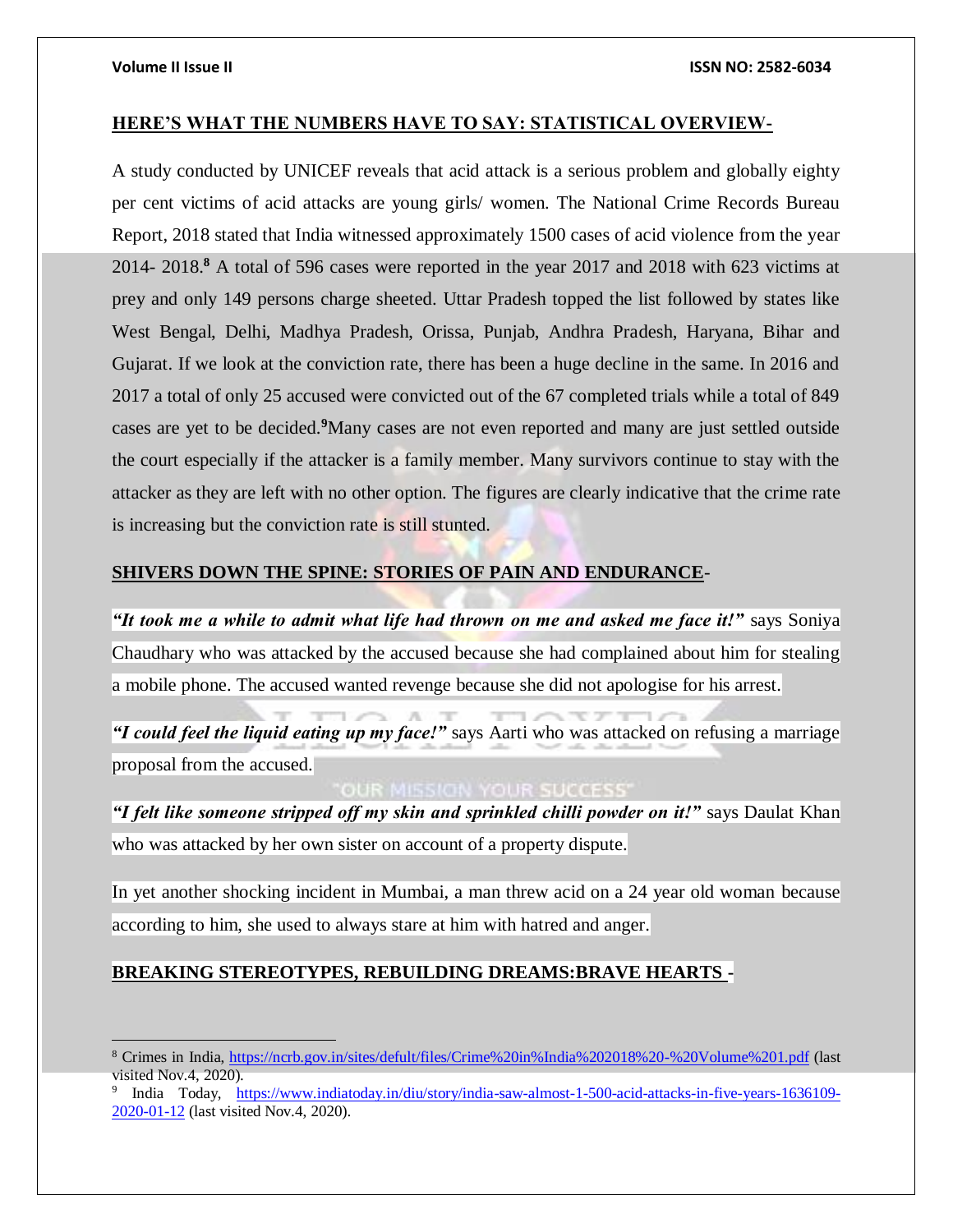Today there are many survivors who are breaking the barriers posed by exclusion and rejection in the society. A glaring inspiration comes from **Laxmi Agarwal** who has her own Chaanv Foundation, working tirelessly to end acid attacks in India. Her mission is to help the survivors find employment and live a self-sustaining life.

**Pragya Singh**, a survivor runs her own NGO named Atijeevan Foundation which makes arrangements for free medical treatment of the victims.

**Anmol Rodriguez**, who was attacked by her own father, is a successful model today campaigning against acid attacks.

Many survivors are running a café named**'Sheroes'** in Agra and Lucknow with the aim of creating awareness against acid attacks and also empowering the survivors.

#### **CONCLUSION AND RECOMMENDATIONS-**

Over the years acid violence hasbeen spreading like a virus in India.It is a shame for the entire nation for not being able to protect its daughters. These dreadful and horrendous acts make us question humanity. Where is our country heading towards? What is the rationale? Is there something called as conscience still existing in humans? These questions need immediate answers.

No doubt the legislature and the judiciary are trying their level best to curb this evil but still we hear/read about so many girls being attacked each day.Mere enactment of laws won't really be of much help. There has to be a proper implementation and conformity of those laws, because even though we have them there has neither been a decrease in the crime rate nor an increase in the conviction rate. Although the sale of acid was regulated way back in 2013 but today it is still been illegally sold and bought on a large scale. Also India has disappointed the survivors with the steady and corrupt procedure of gaining justice.The compensatory and rehabilitative measures provided to them are highly unsatisfactory.I feel there are a lot of things still left uncovered and unleashed. I believe the following points have to be considered by the decisions makers: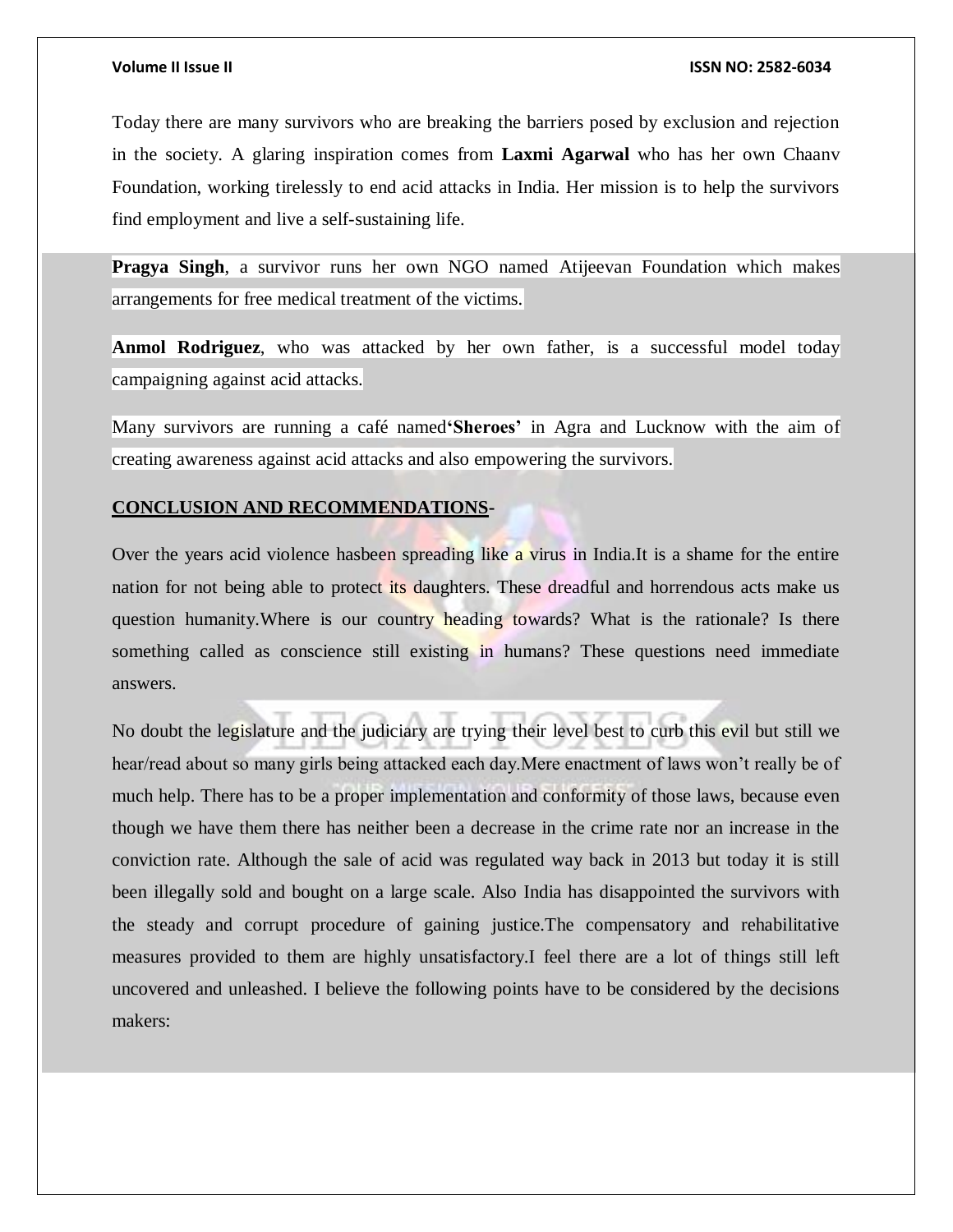- 1. The prime cause of such women oriented crimes is the patriarchal system deeply rooted in the Indian society. Men are excessively portraying themselves to be superior to women.This issue needs to be addressed first.
- 2. There is an immediate need to reform the existing conservative society. Large scale awareness programs like seminars, conferences, panel discussions, debates, television series, movies, street plays, dramas can help to a great extent in coming up with solutions to various problems.
- 3. The existing laws are not stringent enough. The punishment should be very high to create a fear in the perpetrators.
- 4. There has to be a strict vigilance on the sale of acid. Stringent laws are needed to make it mandatory for the sellers to acquire a license and to maintain a record of their stock and sale failing to which a heavy fine has to be imposed. Sale of acid should be absolutely banned for any use other than industrial or manufacturing purpose.
- 5. We need a revised scheme to provide legal, financial, medical, compensatory and rehabilitative measures to the victim.
- 6. There has to be a prohibition on out of court settlements which often make money or marriage as a settlement tool.

We as responsible citizens also have a lead role to play in this. Our society has always lacked the sense of accepting a downtrodden individual. There is more acid planted in the minds of people than anywhere else. People are only concerned about their 'Izzat' (Social standing). In this communal web of esteem, stigma and humility where does the survivor stand? Why is it so difficult for us to accept her the way she is? Why is it so difficult for men to take "no" as an answer from a girl? Are their egos so fragile that they are provoked to turn themselves into such monsters? All these questions are prompting all the vulnerabilities that women are facing in the country.

It's high time! The safety of our daughters is the pressing need that has to be addressed right away.Parents on the other hand should provide best education to their daughters; make them stand on their own feet so that they can confidently raise their voice against such wrongs without any fear. Boys must be taught to respect women. They should understand that a **'no means no'**, so they must learn to accept the girls decision and move on.